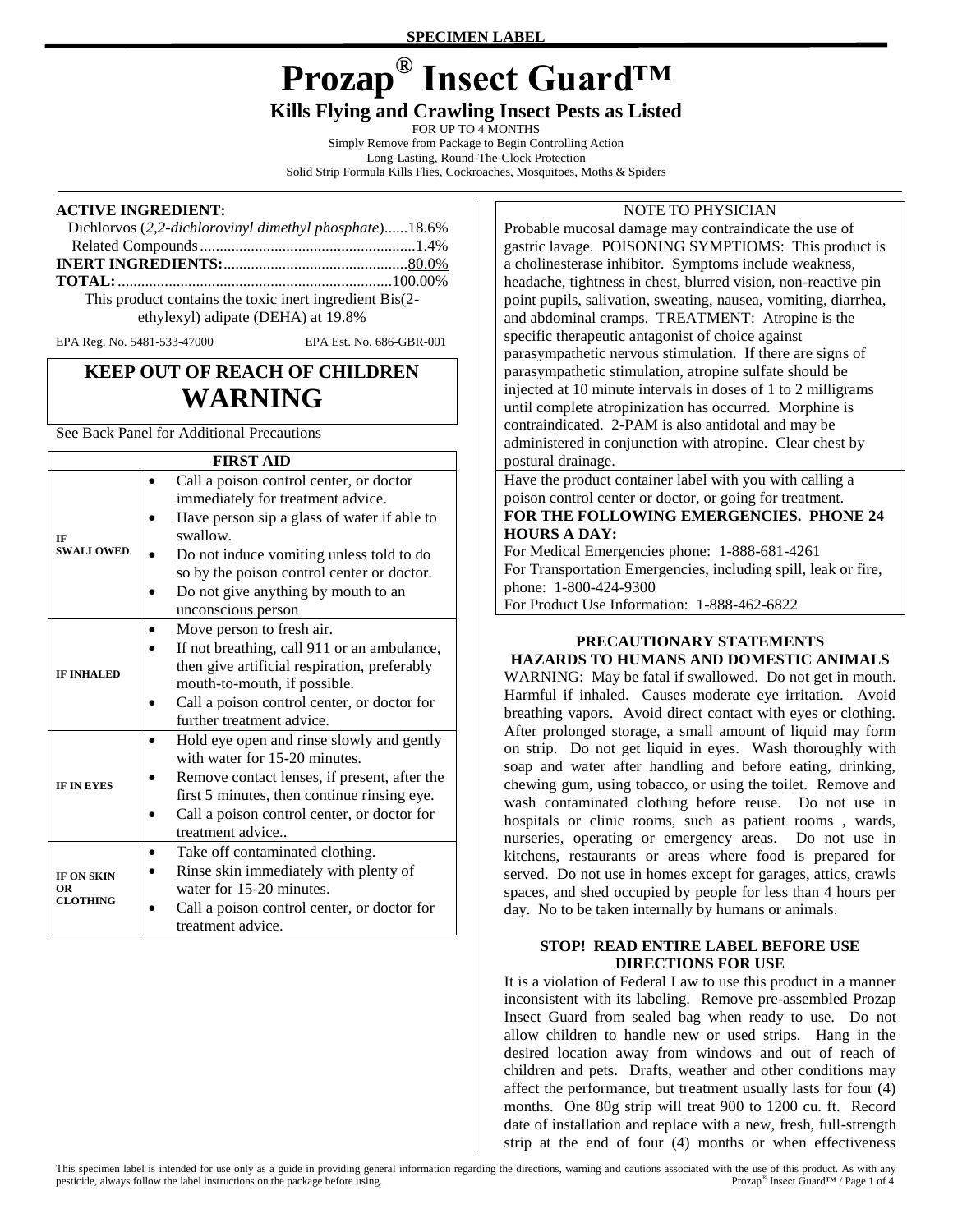diminishes. Do not use in the food/feed areas of food/feed processing or food/feed manufacturing or food/feed service establishments. Non-food/feed areas of these establishments where the product can be used are areas such as garbage rooms, laboratories, floor drains (to sewer) entries and vestibules, areas of office buildings occupied for less than 4 hours per day, locker rooms, machine rooms, boiler rooms, utility equipment, mop closets, and product storage (after canning or bottling). Prozap Insect Guard controls flies, gnats, mosquitoes, moths, silverfish, cockroaches, spiders, beetles, and earwigs and other insects as listed.

Only available in 80 gram pest strip size.

For use in unoccupied areas; not for use in homes except garages, attics, crawl spaces, and sheds occupied by people less than 4 hours per day.

Also for use in boathouses, museum collections, animal buildings, reptile house, motor control rooms, and milk rooms, or enclosed areas thereof, occupied by people for less than 4 hours per day.

For use in unoccupied areas such as trash dumpsters, catch basins, bulk raw grain bins, storage bins, enclosed utility boxes, and storage units. Also for use in areas where nonperishable packaged and bagged and bulk stored processed and raw agricultural commodities (such as soybeans, corn, grains, cocoa beans and peanuts) are stored.

Also for use in the following unoccupied structures, provided there are unoccupied for more than 4 months immediately following the placement of a pest strip: vacation homes, cabins, mobile homes, boats, farm houses, and ranch houses.

#### **HOUSEHOLD, INDUSTRIAL, AND COMMERCIAL USES**

**Vacation Homes, Ranch Houses, Farm Houses, Cabins, Mobile Homes, Boats that are unoccupied for more than 4 months immediately following placement of pest strip. Garages, Storage Units, Attics, Crawl Spaces, Boathouses, Sheds, Museum Collections Occupied by People for Less than 4 Hours Per Day.**

Controls flies, mosquitoes, gnats and other insects as listed.

Kills flies and other insects as listed for up to four (4) months. Remove from sealed bag and hang or stand, out of reach of children and pets, in an open space of an enclosed area, away from windows. Do not allow children to handle new or used strips. One 80g strip will treat 900 to 1200 cubic feet which is about equal to an average room 10' x 13' with an 8-foot ceiling for up to four (4) months. In a larger room, if more than one strip is required, keep them at least 10 feet apart. Record the date of installation so the at the old strip may be replace with a new, fresh, full-strength strip at the end of the four (4) month period or when effectiveness diminishes.

#### **TRASH DUMPSTERS**

For control of flies in garbage dumpsters, attach the strip (One strip treats 900 to 1200 cu. Ft.) inside dumpster. Keep lid on dumpster closed.

#### **Animal Buildings Occupied by People for Less than 4 Hours Per Day**

Controls flies, mosquitoes and gnats in horse barns, calf parlors, hog parlors, stables, poultry houses, tack rooms and dog kennels. Do not contaminate food, water or foodstuffs. DO NOT contaminate milk or milking equipment

#### **Milk Rooms Occupied by People for Less than 4 Hours Per Day**

Controls flies, mosquitoes and gnats in milk room and bulk storage rooms. DO NOT contaminate milk or milking equipment.

#### **Agricultural Commodities**

Bulk storage of raw grains such as corn, soybeans, cocoa beans and peanuts. For control of stored product insects including Almond Moths , Cocoa Moths, Indian Meal Moths, and Mediterranean Flour Moths infesting non-perishable bulkstored raw agricultural commodities. Calculate cubic feet of air space above the commodity to determine the number of strips required for treatment. Treat in early Spring before moths begin to emerge. Replace with strip when needed to prevent egg laying by moths. Hang strips so as not to impede air circulation. When multiple strips are required, distribute them uniformly over the treated space.

#### **Catch Basins**

To control mosquitoes breeding in catch basin, suspend one 80g strip about ten inches above water level. Usual control lasts 10 to 15 weeks.

## **Enclosed Utility Boxes**

To control Fire Ants, Wasps and other insects as listed which commonly infest utility enclosures, cabinets, conduits, junction boxes, and enclosed electrical panels. Remove from sealed bag and hang or stand so air can contact all sides of the strip. One strip treats 900 to 1200 cubic feet. Record installation data and replace when effectiveness diminishes.

#### **Reptile Houses Occupied by People for Less than 4 Horus Per Day**

For control of mites on reptiles. **In Reptile Houses:** Hang appropriate number of 80g strips per 1,000 cu. ft. for the space to be treated. Do not over treat.

|  |  |  |  |  |  | How much space will one strip treat? |
|--|--|--|--|--|--|--------------------------------------|
|--|--|--|--|--|--|--------------------------------------|

| Strip Size | Treats           | Approx. Equivalent           |  |  |
|------------|------------------|------------------------------|--|--|
|            |                  | to Area Measuring            |  |  |
| 80 grams   | 900 to 1,200 cu. | $8' \times 10' \times 15' =$ |  |  |
|            |                  | 1200 cu. ft.                 |  |  |

Always use the appropriate size and number of strips for the space being treated. If more than one is required, distribute them over the space equally.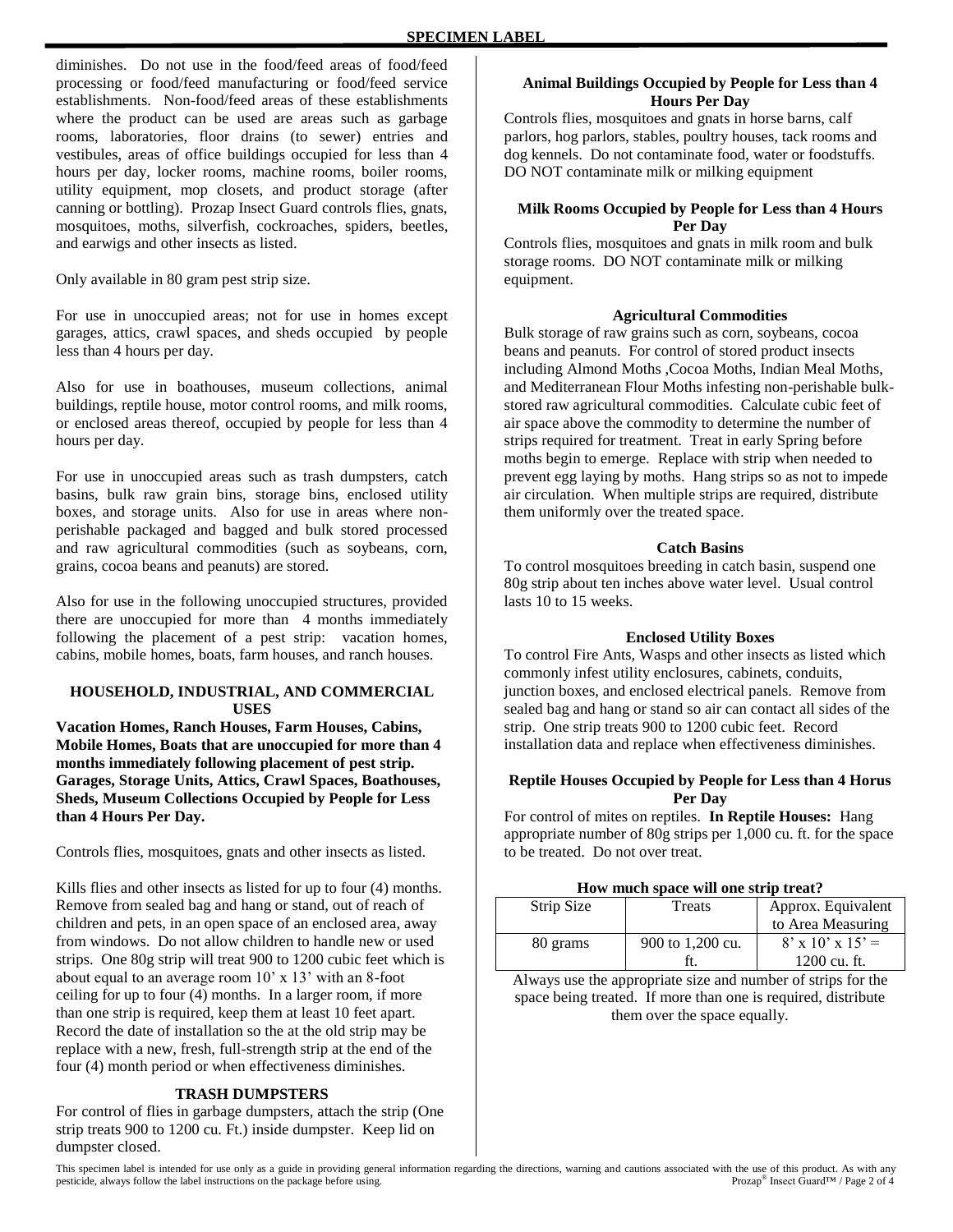### **HOUSEHOLD USES**

**Attics, Garages, Sheds, and Enclosed Crawl Spaces Occupied by People for Less than 4 Hours Per Day**  Kills flies and other insects as listed for up to four (4) months. Remove from sealed bag and hang or stand, out of reach of children and pets, in an open space of an enclosed area, away from windows. Do not allow children to handle new or used strips. One 80g strip will treat 900 to 1200 cubic feet which is about equal to an average room 10' x 13' with an 8-foot ceiling for up to four (4) months. In a larger room, if more than one strip is required, keep them at least 10 feet apart. Record the date of installation so the at the old strip may be replace with a new, fresh, full-strength strip at the end of the four (4) month period or when effectiveness diminishes.

# **STORAGE AND DISPOSAL**

**Storage:** Do not contaminate water, food or feed by storage and disposal. Do not open or remove from package before ready to install. Store in a cool dry place.

# **Foil Pouch**

Do not open or remove from package before ready to use. **Disposal: If empty:** Place in trash or offer for recycling if available. **If partly filled:** Call your solid waste agency or 1- 800-CLEANUP for disposal instructions. Never place unused product down any outdoor drain.

#### **Outer Container**

Nonrefillable container. Do not reuse or refill this container. Offer for recycling if available or dispose of the empty container in trash.

# **LIMITED WARANTY AND DISCLAIMER**

The manufacturer warrants (a) that this product conforms to the chemical description on the label; (b) that this product is reasonably fit for the purposes set forth in the directions for use, subject to the inherent risks referred to herein, when it is used in accordance with such directions; and (c) that the directions warnings, and other statements on this label are based upon reasonable experts' evaluations of reasonable tests of effectiveness, of toxicity to laboratory animals and to plants and residues on food crops and upon reports of filed experience. Tests have not been made on all varieties of food crops and plants, or in all states or under all conditions.

**THERE ARE NO EXPRESS WARRANTIES OTHER THAN THOSE SET FORTH HEREIN. THE MANUFACTURER NEITHER MAKES NOR INTENDS, NOR DOES IT AUTHORIZE ANY AGENT OR REPRESENTATIVE, TO MAKE ANY OTHER WARRANTIES, EXPRESS OR IPLIED, AND IT EXPRESSLY EXCLUDES AND DISCLAIMS ALL IMPLIED WARRANTIES OF MERCHANTIBILITY OF FITNESS FOR A PARTICULAR PURPOSE, OR ANY WARRANTY OF QUALITY OR PERFORMANCE. THIS WARRANTY DOES NOT EXTEND TO, AND THE BUYER SHALL BE SOLEY RESPONSIBLE FOR, ANY AND ALL LOSS OR DAMAGE RESULTING FROM THE USE OF THIS PRODUCT IN ANY MANNER WHICH IS INCONSISTENT WITH THE LABEL DIRECTIONS, WARNINGS OR CAUTIONS. BUYERS** 

**EXCLUSIVE REMEDY AND MANUFACTURER'S OR SELLER'S EXCLUSIVE LIABILITY FOR ANY AND ALL CLAIMS, LOSSES, DAMAGES, OR INJURIES RESULTING FROM THE USE OR HANDLING OR THIS PRODUCT WHETHER OR NOT BASED IN CONTRACT, NEGLIGENCE, STRICT LIABILITY IN TORT OR OTHERWISE, SHALL BE LIMITED, AT THE MANUFACTURER'S OPTION, TO REPLACEMENT OF OR THE REPAYMENT OF THE PURCHASE PRICE FOR THE QUANTITY OF PRODUCT WITH RESPECT TO WHICH DAMAGES ARE CLAIMED. IN NO EVENT, SHALL MANUFACTURER OR SELLER BE LIABLE FOR SPECIAL INDIRECT OR CONSQUENTIAL DAMAGES RESULTING FROM THE USE OR HANDLING OF THIS PRODUCT.**

Seller offers this product, and Buyer accepts it, subject to the foregoing Limited Warranty which may be varied only by agreement in writing signed by an authorized representative of Seller.

**Proposition 65: Warning: This product contains a chemical known to the State of California to cause cancer.**

For non-emergency (e.g. current product information) call: **1-800-621-8829**

#### **Manufactured For: Chem-Tech, Ltd. 1006 North Highway 5 Pleasantville, IA 50225**

Prozap® is a Registered Trademark of Chem-Tech, Ltd. Insect Guard™ is a Trademark of Chem-Tech, Ltd.

Code (NL.RG.) NA.RL.

| Item No.:            | 5019530                                                  |
|----------------------|----------------------------------------------------------|
| <b>Net Contents:</b> | 80 grams                                                 |
| UPC:                 | 0984530 14006 (0)                                        |
| Format:              | UPC-A                                                    |
| Label:               |                                                          |
| Item No.:            | 5019560                                                  |
| Net Contents:        |                                                          |
| UPC:                 | $6 \times 80$ grams<br>000 98453 02500 (2)               |
| Format:              | Interleaved 2-of-5                                       |
| Label:               | Case                                                     |
|                      |                                                          |
| Item No.:            | 5019510                                                  |
| <b>Net Contents:</b> | $12 \times 80$ grams                                     |
| UPC:                 | 0 98453 94000 (4)                                        |
| Format:              | UPC-A                                                    |
| Label:               |                                                          |
| Item No.:            | 5019510                                                  |
| <b>Net Contents:</b> | 4 x 12 x 80 grams                                        |
| UPC:                 | 000 98453 14017 (6)                                      |
| Format:              | Interleaved 2-of-5                                       |
| Label:               | Case                                                     |
|                      | the directions wereing and contiguous essecuted with the |